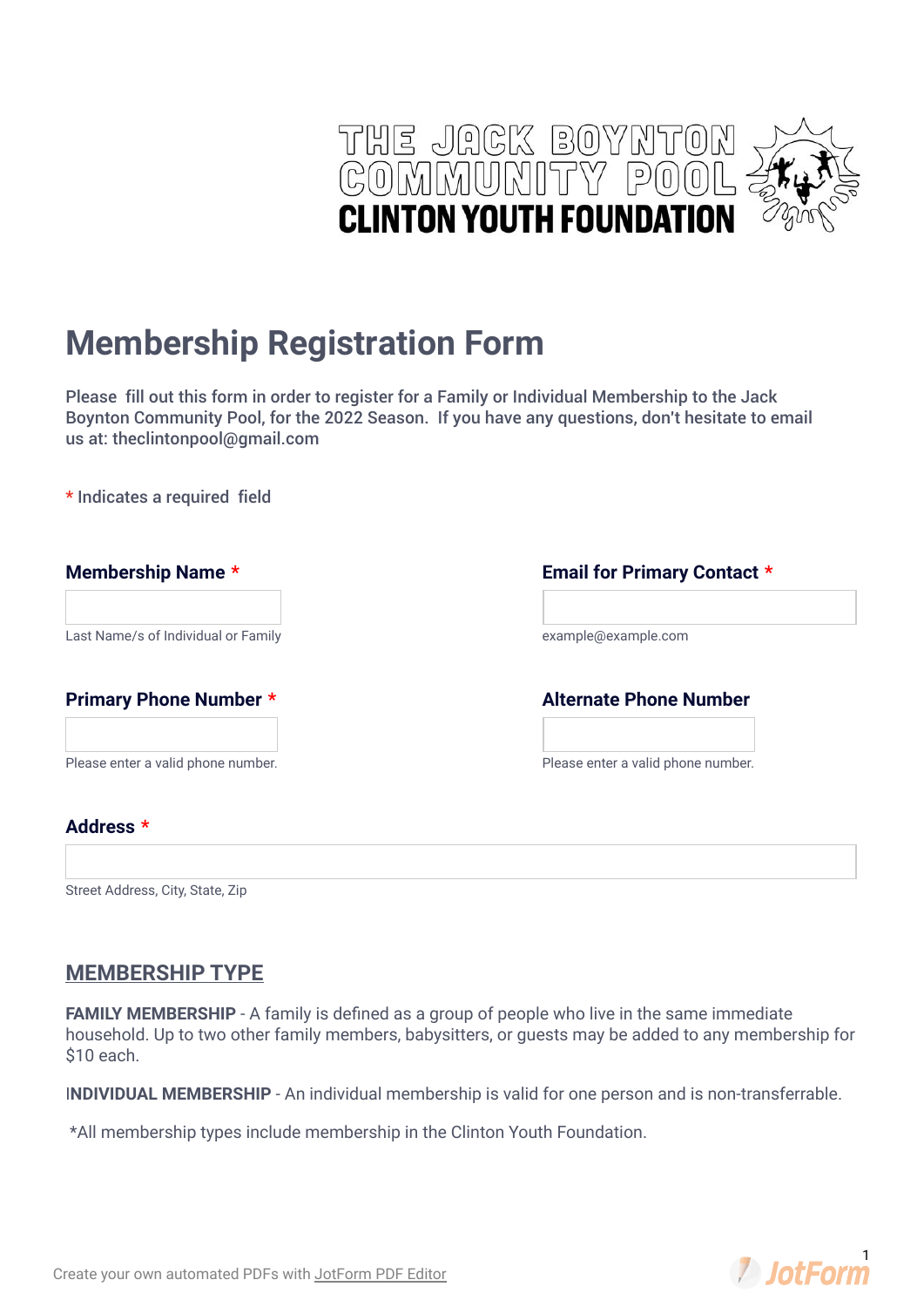### **MEMBERSHIP OPTIONS (Please select from the following list): \***

 $\bigcirc$ Family Full Season, \$310: June 18 - Aug 20  $\bigcap$ Family June, \$85: June 18 - June 30  $\bigcirc$ Family July, \$175: July 1-31  $\bigcap$ Family August, \$105: August 1-20

 $\bigcirc$ Individual Full Season, \$175: June 18 - Aug 20  $\bigcap$ Individual June, \$45: June 18 - June 30  $\bigcirc$ Individual July, \$90: July 1-31  $\bigcirc$ Individual August, \$55: August 1-20

## **MEMBER NAMES**

| Adult #1 (Individual and Family) $\star$ | <b>Adult #2 (Family Only)</b>         |
|------------------------------------------|---------------------------------------|
| <b>First Name</b><br><b>Last Name</b>    | <b>First Name</b><br><b>Last Name</b> |
|                                          |                                       |
| Child #1 (Family Only)                   | Child #1 Age                          |
|                                          | ex:9                                  |
| <b>First Name</b><br>Last Name           |                                       |
| Child #2 (Family Only)                   | Child #2 Age                          |
|                                          | ex:9                                  |
| <b>First Name</b><br>Last Name           |                                       |
| Child #3 (Family Only)                   | Child #3 Age                          |
|                                          | ex:9                                  |
| <b>First Name</b><br>Last Name           |                                       |
| Child #4 (Family Only)                   | Child #4 Age                          |
|                                          | ex:9                                  |
| <b>First Name</b><br>Last Name           |                                       |

Up to two other family members, babysitters, or guests may be added to any Family membership for \$10 each. You may enter the names and relations of these additional members below. Please be sure to add \$10 for each additional person to your payment.